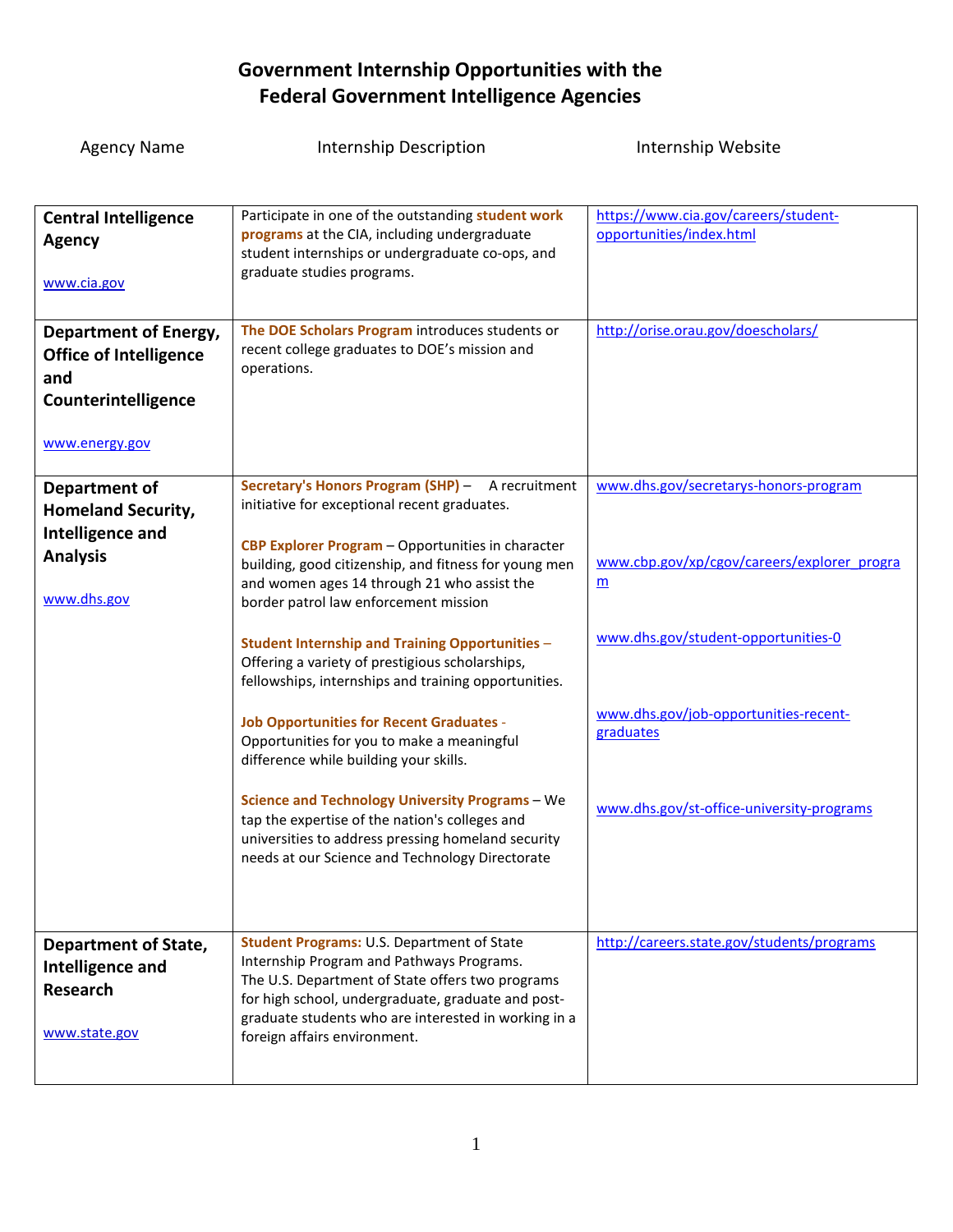| <b>Agency Name</b>                                                                                     | Internship Description                                                                                                                                                                                                                                                                                                                                                                                                                                                                                                                                                                                                                                                                                      | Internship Website                                               |
|--------------------------------------------------------------------------------------------------------|-------------------------------------------------------------------------------------------------------------------------------------------------------------------------------------------------------------------------------------------------------------------------------------------------------------------------------------------------------------------------------------------------------------------------------------------------------------------------------------------------------------------------------------------------------------------------------------------------------------------------------------------------------------------------------------------------------------|------------------------------------------------------------------|
| Department of<br>Treasury, Office of<br><b>Intelligence and</b><br><b>Analysis</b><br>www.treasury.gov | Pathways Programs: Pathways, short for the<br>Pathways Program, are a new series of programs<br>developed by the Office of Personnel Management<br>(OPM) to reform the student hiring programs across<br>the government. The Pathways Programs contains<br>three main hiring options: Internship Program,<br>Recent Graduate Program, and the Presidential<br>Management Fellows (PMF) Program.                                                                                                                                                                                                                                                                                                             | http://www.treasury.gov/careers/Pages/pathwa<br>ys-programs.aspx |
| <b>Defense Intelligence</b><br><b>Agency</b><br>www.dia.mil                                            | <b>Academic Semester Internship Program: Provides</b><br>undergraduate seniors and graduate students<br>enrolled as full-time degree-seeking students the<br>opportunity to gain practical work experience in<br>intelligence analysis while enrolled in classes.<br><b>Cooperative Education Program:</b> provides a select<br>number of talented undergraduate and graduate<br>students the opportunity to gain valuable work<br>experience in combination with their academic<br>studies.<br>National Intelligence Scholars Program: affords a<br>small select number of college graduates the<br>opportunity to obtain a quality education that will<br>get their career off to a successful beginning. | http://www.dia.mil/careers/students/                             |
| <b>Drug Enforcement</b><br>Administration<br>www.dea.gov                                               | Students interested in applying for jobs at DEA must<br>be able to meet all DEA Employment Requirements<br>and comply with DEA's Drug Policy. For information<br>on student employment opportunities, please call<br>202-307-4088.                                                                                                                                                                                                                                                                                                                                                                                                                                                                          | http://www.justice.gov/dea/careers/student-<br>entry-level.shtml |
| <b>Federal Bureau of</b><br>Investigation                                                              | Honors Internship Program: Paid FBI student<br>internship opportunity.                                                                                                                                                                                                                                                                                                                                                                                                                                                                                                                                                                                                                                      | https://www.fbijobs.gov/231.asp                                  |
| www.fbijobs.gov                                                                                        | Volunteer Internship Program(non-paid): The FBI<br>Volunteer Internship Program is an unpaid internship<br>opportunity that offers undergraduates (Junior or<br>Senior), graduates or post-doctorate students<br>throughout the country an exciting insider's view of<br>FBI operations and an opportunity to explore career<br>opportunities within the Bureau                                                                                                                                                                                                                                                                                                                                             | https://www.fbijobs.gov/239.asp                                  |
|                                                                                                        | <b>Laboratory Division's Visiting Science Program:</b><br>Students, postgraduates, and faculty are eligible to                                                                                                                                                                                                                                                                                                                                                                                                                                                                                                                                                                                              | https://www.fbijobs.gov/242.asp                                  |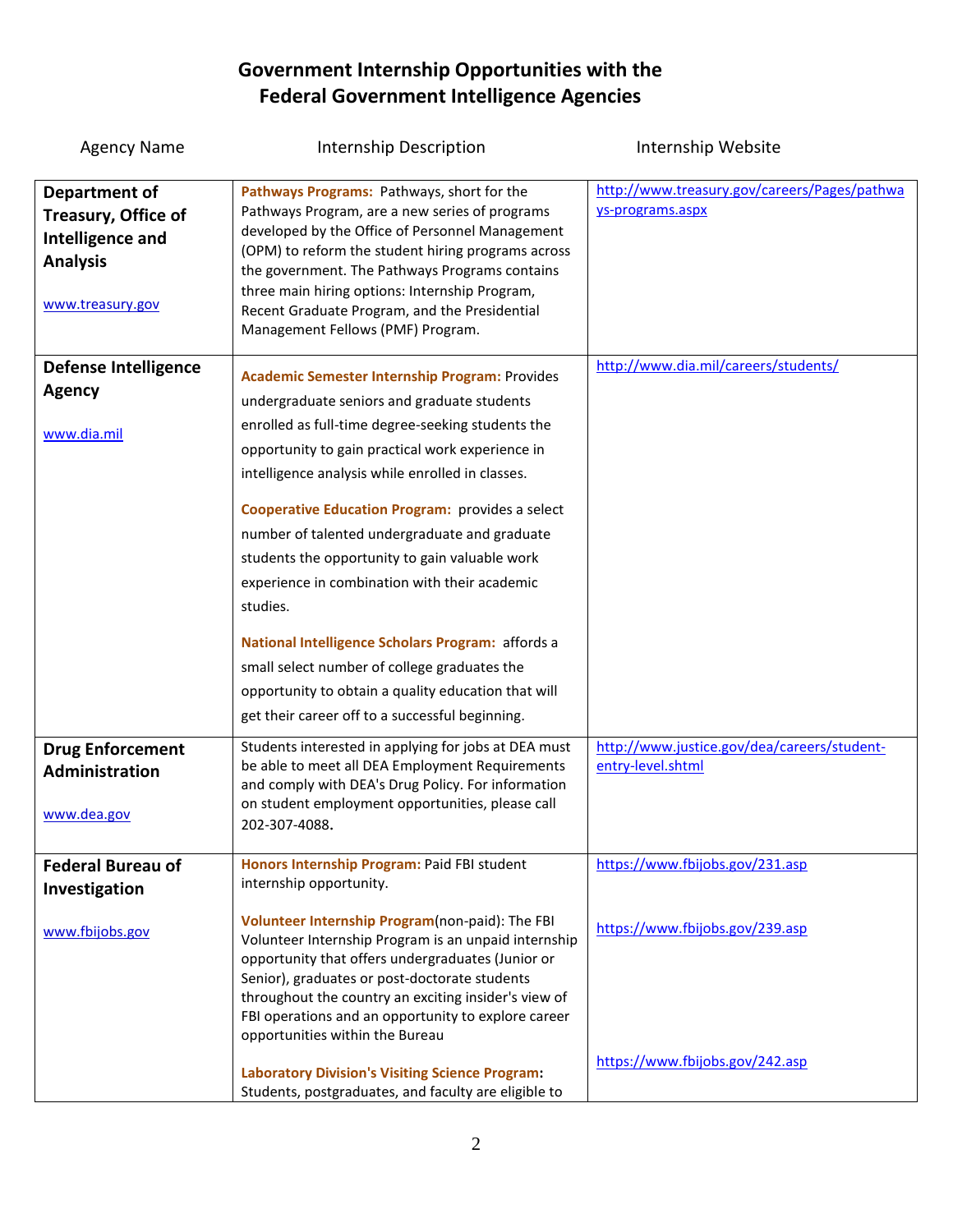| <b>Agency Name</b>                                                      | Internship Description                                                                                                                                                                                                                                   | Internship Website                                                          |
|-------------------------------------------------------------------------|----------------------------------------------------------------------------------------------------------------------------------------------------------------------------------------------------------------------------------------------------------|-----------------------------------------------------------------------------|
|                                                                         | apply for the FBI Visiting Scientist Program.                                                                                                                                                                                                            |                                                                             |
| <b>National Geospatial</b><br><b>Intelligence Agency</b><br>www.nga.mil | <b>NGA Student Employment Program: Applicants must</b><br>be enrolled in a associate, baccalaureate, graduate,<br>or post-graduate degree program with coursework<br>related to NGA's mission                                                            | https://www1.nga.mil/Careers/StudentOpp/Inte<br>rnships/Pages/default.aspx  |
|                                                                         | <b>NGA Scholarship Programs:</b><br><b>Stokes Scholarship Program:</b><br>The NGA Stokes Scholarship Program is designed for<br>high-achieving college undergraduates who have<br>demonstrated financial need and interest in a career<br>with NGA.      | https://www1.nga.mil/Careers/StudentOpp/Sch<br>olarships/Pages/default.aspx |
|                                                                         | <b>Science, Mathematics and Research for</b><br><b>Transformation Program:</b><br>NGA is a participating placement site for scholars in<br>the Science, Mathematics and Research for<br>Transformation (SMART) program.                                  |                                                                             |
| <b>National</b><br><b>Reconnaissance Office</b><br>www.nro.gov          | The Summer Research Program for Cadets,<br>Midshipmen, and ROTC: For more information about<br>the NRO Summer Research Program, contact the<br>NRO Office of Strategic Human Capital at 1-800-306-<br>6990 x2102 or email StrategicStaffingGroup@nro.mil | http://www.nro.gov/careers/summer.html                                      |
|                                                                         | <b>Navy Acquisition Internship Program for Active Duty</b><br>Navy: The Navy NAIP Coordinator can be contacted<br>at 703-808-6289 (NAVY) or via e-mail:<br>navyadmin@nro.mil. NAIP position<br>announcements are posted on www.usajobs.gov               | http://www.nro.gov/careers/navy-acq.html                                    |
|                                                                         | <b>Advanced Academic Degree Program for Active</b><br>Duty Air Force: For more information about the AAD<br>Program, contact FSS Force Development at 703-808-<br>4367 fss-EducationandTraining@nro.mil                                                  | http://www.nro.gov/careers/aadp-af.html                                     |
|                                                                         | <b>Central Intelligence Agency Internships: For more</b><br>information about CIA student opportunities, visit<br>their website at<br>https://www.cia.gov/careers/student-<br>opportunities/index.html.                                                  | http://www.nro.gov/careers/cia-intern.html                                  |
|                                                                         |                                                                                                                                                                                                                                                          |                                                                             |